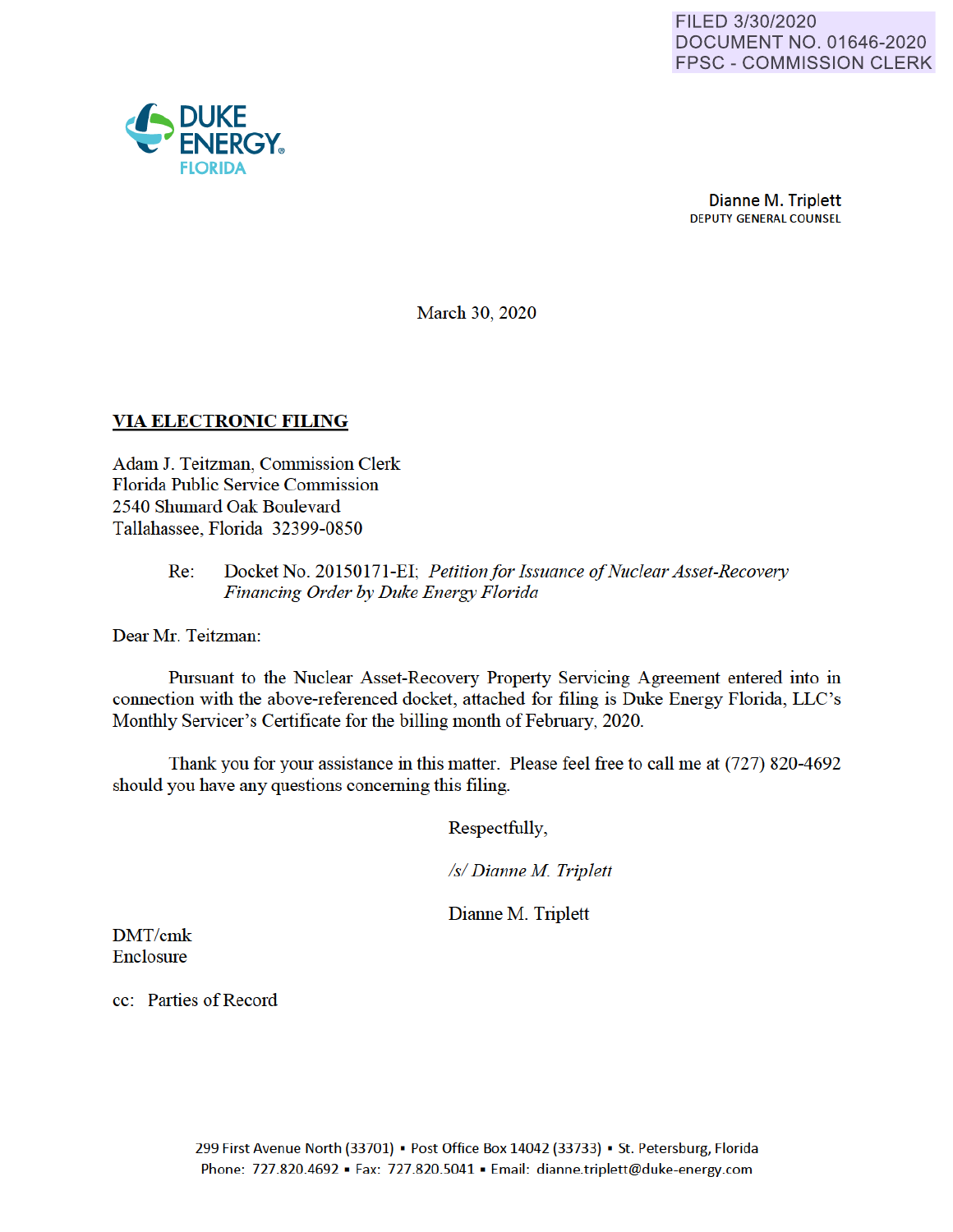## **CERTIFICATE OF SERVICE**

I HEREBY CERTIFY that a true and correct copy of the foregoing has been furnished via electronic mail to the following this 30<sup>th</sup> day of March, 2020.

 */s/ Dianne M. Triplett*

|                                                                                                                                                                                                                                                                                       | Attorney                                                                                                                                                                                                               |
|---------------------------------------------------------------------------------------------------------------------------------------------------------------------------------------------------------------------------------------------------------------------------------------|------------------------------------------------------------------------------------------------------------------------------------------------------------------------------------------------------------------------|
| Theresa Tan<br>Office of the General Counsel<br>Florida Public Service Commission<br>2540 Shumard Oak Blvd.<br>Tallahassee, FL 32399-0850<br>ltan@psc.state.fl.us                                                                                                                     | C. Rehwinkel / J. Kelly<br>Office of Public Counsel<br>c/o The Florida Legislature<br>111 West Madison Street, Room 812<br>Tallahassee, FL 32399-1400<br>kelly.jr@leg.state.fl.us<br>rehwinkel.charles@leg.state.fl.us |
| Jon C. Moyle, Jr. / Karen A. Putnal<br>118 North Gadsden Street<br>Tallahassee, FL 32301<br>jmoyle@moylelaw.com<br>kputnal@moylelaw.com<br>Robert Scheffel Wright / John T. LaVia, III<br>1300 Thomaswood Drive<br>Tallahassee, FL 32308<br>schef@gbwlegal.com<br>jlavia@gbwlegal.com | James W. Brew<br>1025 Thomas Jefferson Street, NW<br>Eighth Floor, West Tower<br>Washington, DC 20007-5201<br>jbrew@smxblaw.com                                                                                        |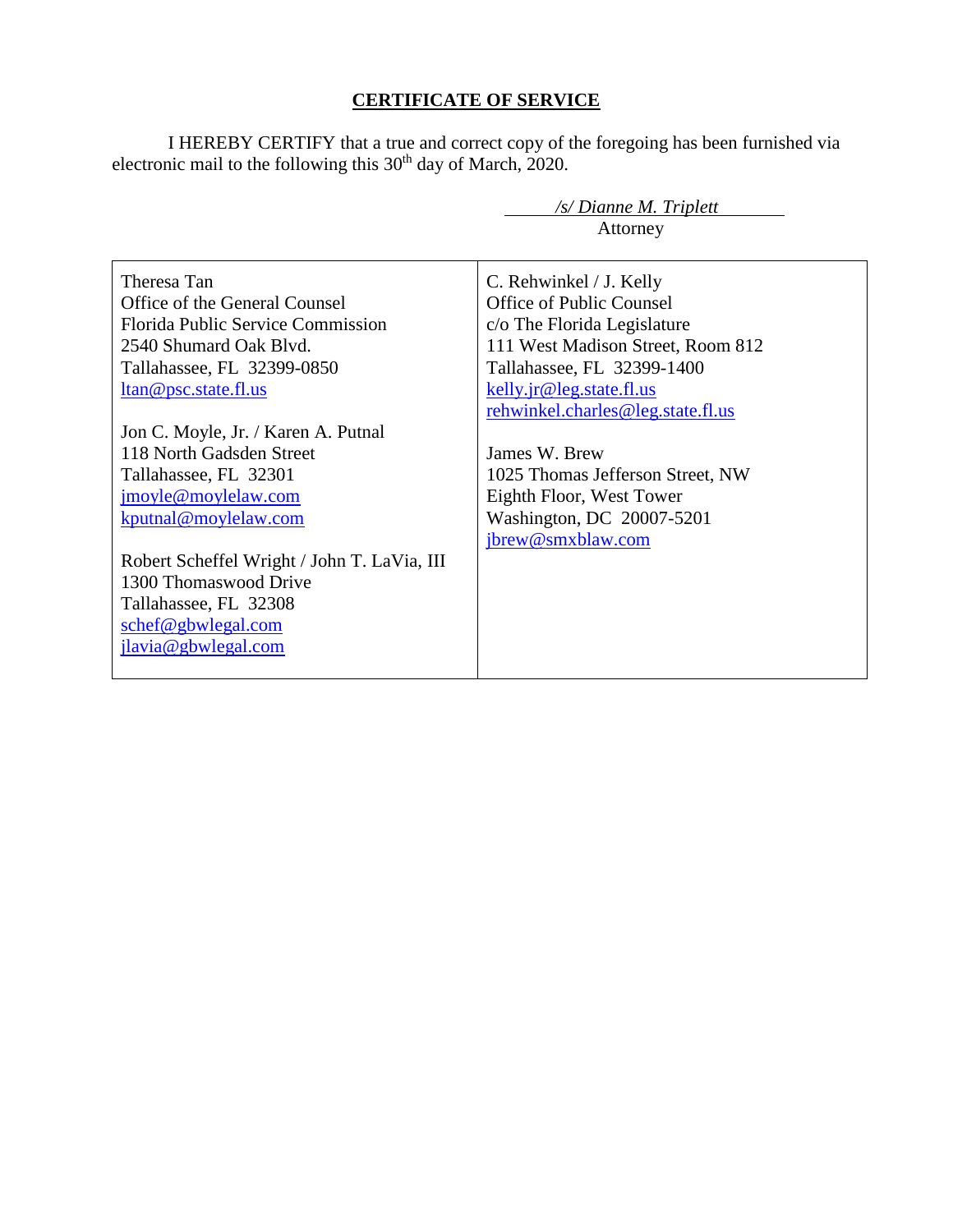## **MONTHLY SERVICER'S CERTIFICATE** DUKE ENERGY FLORIDA PROJECT FINANCE, LLC

## \$1,294,290,000 Series A Senior Secured Nuclear Asset-Recovery Bonds

Pursuant to SECTION 3.01(b) of the Nuclear Asset-Recovery Property Servicing Agreement dated as of June 22, 2016 by and between Duke Energy Florida, Inc., as Servicer, and Duke<br>Energy Florida Project Finance, LLC, as Issuer (the "Servicing Agreement"), the Servicer does hereby certify as follows:

Capitalized terms used but not defined in this Monthly Servicer's Certificate have their respective meanings as set forth in the Servicing Agreement. References herein to certain sections and subsections are references to the respective sections or subsections of the Servicing Agreement.

Current BILLING MONTH: February 2020

| Standard Billing for prior BILLING MONTH: January 2020         |             |       |
|----------------------------------------------------------------|-------------|-------|
| <b>Residential Total Billed</b>                                | 175,505,455 |       |
| Residential NUCLEAR ASSET-RECOVERY CHARGE ("NARC") Billed      | 3,252,945   | 1.85% |
| General Service Non-Demand Total Billed                        | 18,885,061  |       |
| General Service Non-Demand NARC Billed                         | 332,056     | 1.76% |
| <b>General Service Billed</b>                                  | 1,432,972   |       |
| <b>General Service NARC Billed</b>                             | 24,422      | 1.70% |
| <b>General Service Demand Total Billed</b>                     | 87,773,541  |       |
| <b>General Service Demand NARC Billed</b>                      | 1,847,288   | 2.10% |
| Curtailable Total Billed                                       | 791,831     |       |
| <b>Curtailable NARC Billed</b>                                 | 14,079      | 1.78% |
| <b>Interruptible Total Billed</b>                              | 9,273,308   |       |
| <b>Interruptible NARC Billed</b>                               | 268,014     | 2.89% |
| <b>Lighting Total Billed</b>                                   | 2,186,572   |       |
| <b>Lighting NARC Billed</b>                                    | 9,545       | 0.44% |
| YTD Net Write-offs as a % of Total Billed Revenue (see Note 1) |             |       |
| Non-Residential Class Customer Write-offs                      |             |       |
| <b>Residential Class Customer Write-offs</b>                   |             |       |
| <b>Total Write-offs</b>                                        | 0.23%       |       |
| <b>Aggregate NARC Collections (see Note 2)</b>                 |             |       |

| <b>Total Current NARC Collected and Remitted</b> | 5,484,548 |
|--------------------------------------------------|-----------|
| <b>Sub-Total of NARC Collected</b>               | 5,484,548 |
| <b>Lighting NARC Collected</b>                   | 9,324     |
| Interruptible NARC Collected                     | 255,580   |
| <b>Curtailable NARC Collected</b>                | 13,162    |
| <b>General Service Demand NARC Collected</b>     | 1,762,734 |
| <b>General Service NARC Collected</b>            | 23,035    |
| General Service Non-Demand NARC Collected        | 317,007   |
| <b>Residential NARC Collected</b>                |           |